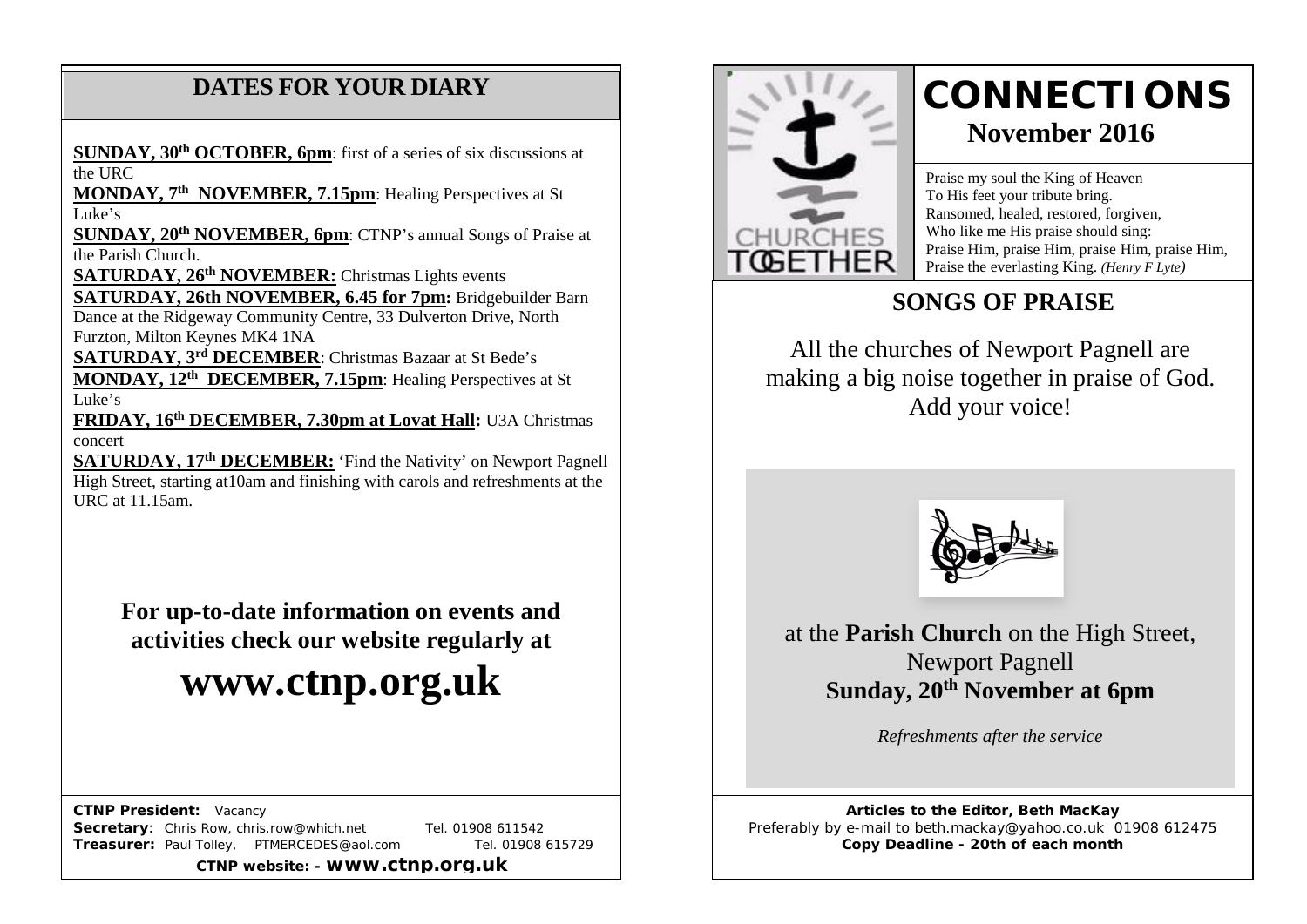#### mee **LETTER FROM A MINISTER**

#### **The God of detail**

In recent years the beauty of the autumn colours has stretched well into November. This year promises to be the same. This is a lovely opportunity for us to enjoy the splendour of autumn at least in some parts of a month that we normally associate with bleakness. For me the beauty of autumn is another reminder of the greatness of God's creation. Here we can see the amazing detail of nature. To think that, for instance, of all the leaves that fall off the trees this autumn no two are precisely the same, is really beyond my comprehension. Whether you believe in God or not, creation is simply breathtaking.

But for Christians creation is the work of God, something he did out of love for us and for us to enjoy. In the same way that he created the world in all its beautiful detail, we are also the work of his creation and God cares about each one of us. He is interested in every detail of our lives. And we in turn can approach him with all our joys, concerns and worries knowing that he always wants the best for us.

*Deacon Klaus Reidel, St. Bede's Catholic Church*

**EXPLORING CHRISTIAN HEALING NEXT MEETING Monday 7th November 7.15pm-9.15pm St Luke's, Wolverton Road, Newport Pagnell MK16 8JQ**

#### **USE A CO-OP MEMBERSHIP CARD TO SUPPORT THE PARISH MEMORY CLUB UNTIL 18 MARCH 2017**

Every time Co-op members buy a Co-op branded product or service and use their Co-op membership card, they will get back 5p in the pound of the amount spent, and an additional 1p is sent to a local charity of choice.

If you already hold a Co-op card. please login to your membership card account and choose the Memory Club as your supported charity. If you currently don't have a card, just go into a Co-op branch, ask for a temporary card (at a cost of £1), then register it by phone or on their website to get a permanent card, and then login and choose the Memory Club as your supported charity

More information at **<http://together.ourchurchweb.org.uk/np/info/memoryclub/>**

#### **MEMORY CLUB REQUIRES ADDITIONAL VOLUNTEERS**

We meet twice a month on the second and fourth Thursday afternoons, 2.00-4.15pm, in the Brooklands Centre, Newport Pagnell. Our goal is to support and encourage those living with dementia or cognitive impairment. Activities vary but achieving a fun and positive social experience is key. Usually we start with refreshments and once a month we enjoy a singsong.

Attracting some additional volunteers will help us manage our popularity and growth in membership. DBS checks are made and training is provided which would equip volunteers to start with us early in 2017. If interested in learning more about what we do, please contact hazel reynolds@hotmail.co.uk or telephone 01908 614124.

For more information see **<http://together.ourchurchweb.org.uk/np/info/memoryclub/>**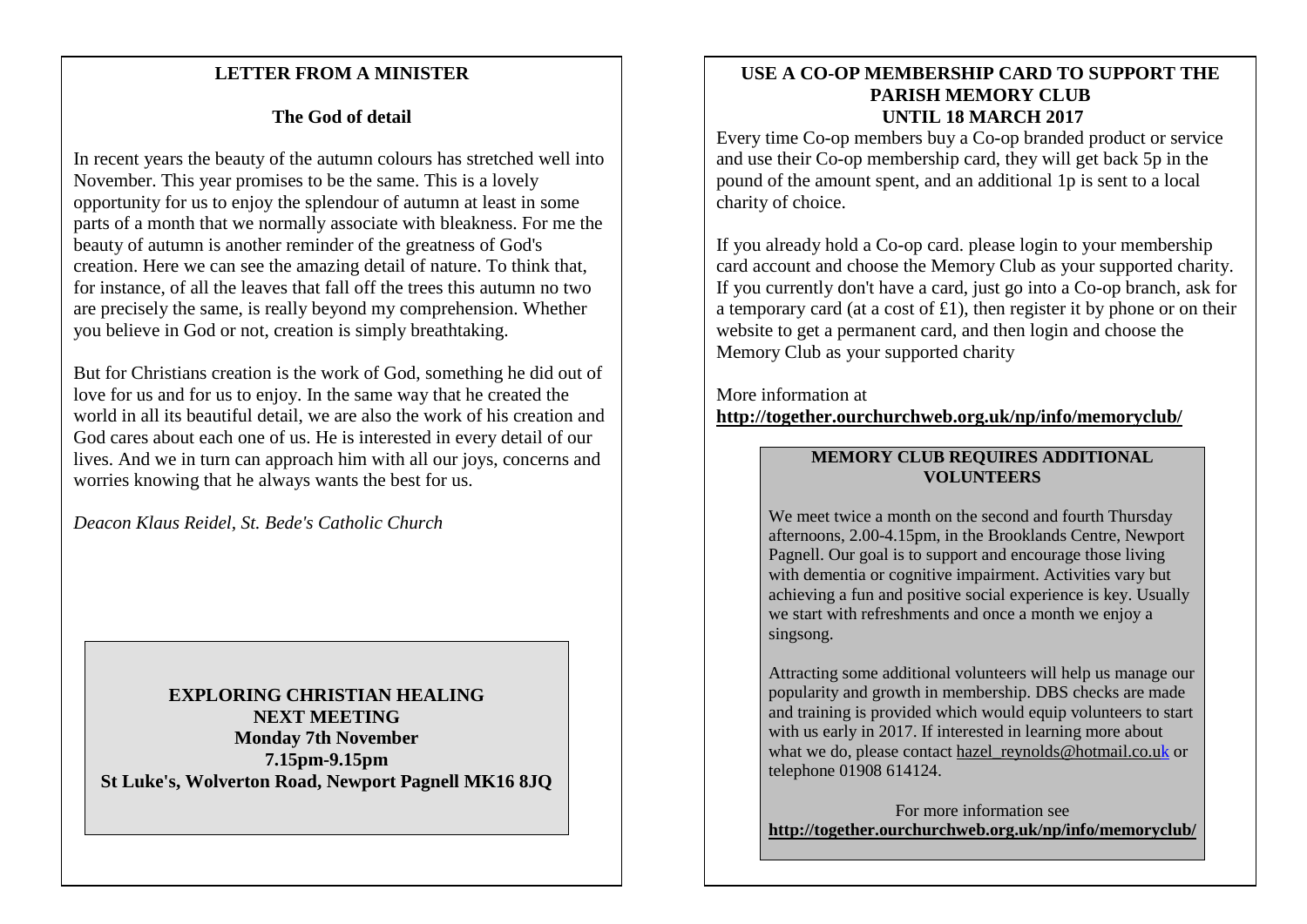## **FINDING THE NATIVITY 17th DECEMBER FOLLOW THE TRAIL ON NEWPORT PAGNELL HIGH DISCOVER: Angels** Shepherds

#### **STREET From 10-11.30am**

To find all the Nativity characters, then join the fun at the stable at the United Reformed Church for carols, gifts and refreshments.

**Wise men and much** more

#### **SHARE:**

- $\blacksquare$  Carols
- Refreshments
- Gift for children

CTNP welcomes Rev Christopher Huxtable who joins the Anglican team here this autumn as an associate priest to the parish. Chris has ministered in parishes and as a school chaplain since his ordination and he brings a wealth of experience. He will be licensed by Bishop Alan on  $30<sup>th</sup>$  October at the 9.30am service at the Parish Church. All welcome. Refreshments will be served after the service.

## **WHAT IS…..? Starting the Conversations.**

Ever wanted to understand a bit more about the Church and Christianity? **6pm for 6 weeks. Sundays 30th October, 6th, 13th ,** 

**20th, 27th November and 4th December 2016 in the United Reformed Church.**

**(5pm for food\*, 6pm for the meeting)**



Looking at faith and the Church, the Bible and where God is in all this. Come along and join in the discussion and ask questions! Anything you have ever wanted to ask- in a welcoming and inclusive environment.

## **Open to everyone. You do not have to go to Church in order to come along!**

Find us on Facebook URC Newport Pagnell or contact revdjmills@btinternet.com or call 07703485017.

\*To come for food at 5pm, please let the URC know at (1) Facebook URC Newport Pagnell (2) email [revdjmills@btinternet.com](mailto:revdjmills@btinternet.com) (3) call 07703485017